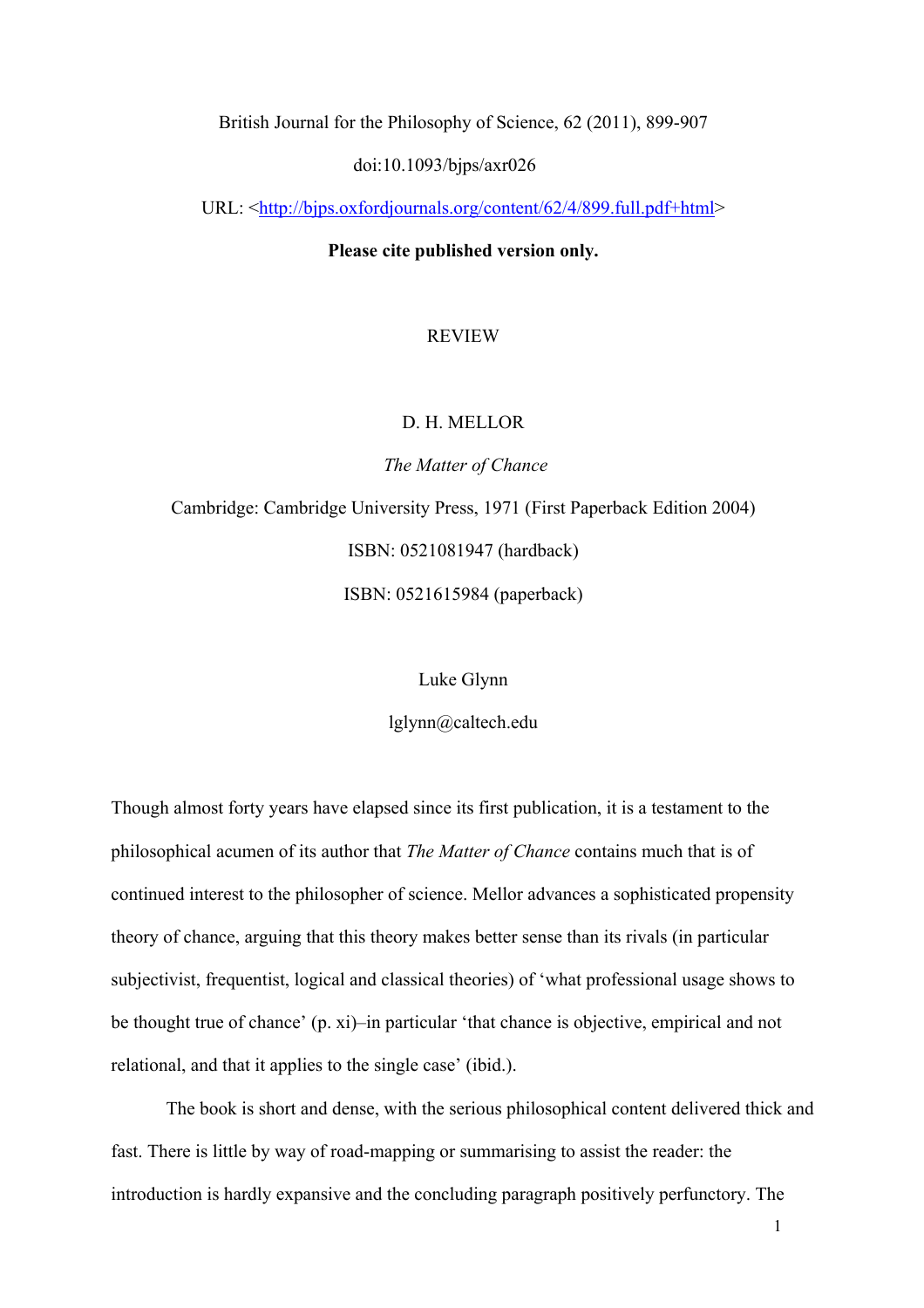result is that the book is often difficult going, and the reader is made to work hard to ensure correct understanding of the views expressed. On the other hand, the author's avoidance of unnecessary use of formalism and jargon ensures that the book is still reasonably accessible.

In the following, I shall first summarise the key features of Mellor's propensity theory, and then offer a few critical remarks.

**I**

*Propensities*, according to Mellor (p. 63), are dispositional properties of persisting entities (which include the 'common physical things with which science begins its enquiries'–ibid.). The attribution of a dispositional property *F* (whether a propensity or otherwise) to an entity *a*  at time *t* entails the truth of a subjunctive (or counterfactual) conditional of the form 'if *a* were involved in a situation of kind *K* at time *t*, the situation would have the characteristic property *P*' (p. 64). In Mellor's terminology, the property *P* is the *display* of the disposition, whilst the situation that bears *P* is a *trial* (p. 68). Illustration: *fragility* is a dispositional property that one might ascribe to a *glass* at *1pm*. Such an ascription entails the truth of the subjunctive 'if the glass were dropped on a hard floor at 1pm, then it would break'. The display of the glass's fragility, namely its *breaking*, is elicited by a trial of the kind *dropping of the glass on a hard floor*.

Propensities differ from other dispositions in one crucial respect: they have as their displays, not *events* (such as breakings), but rather *chance distributions* over sets of possible events (pp. 66-7). Thus *bias* is a propensity that might be ascribed to coin *a* (which being the bearer of a propensity is called a *chance set-up*–p. 67). The display of the coin's bias is a certain chance distribution *Pa* over the set of possible events {*Heads*, *Tails*, *Edge*}. This display would be elicited by a chance trial of the kind *flipping with a standard flipping device*.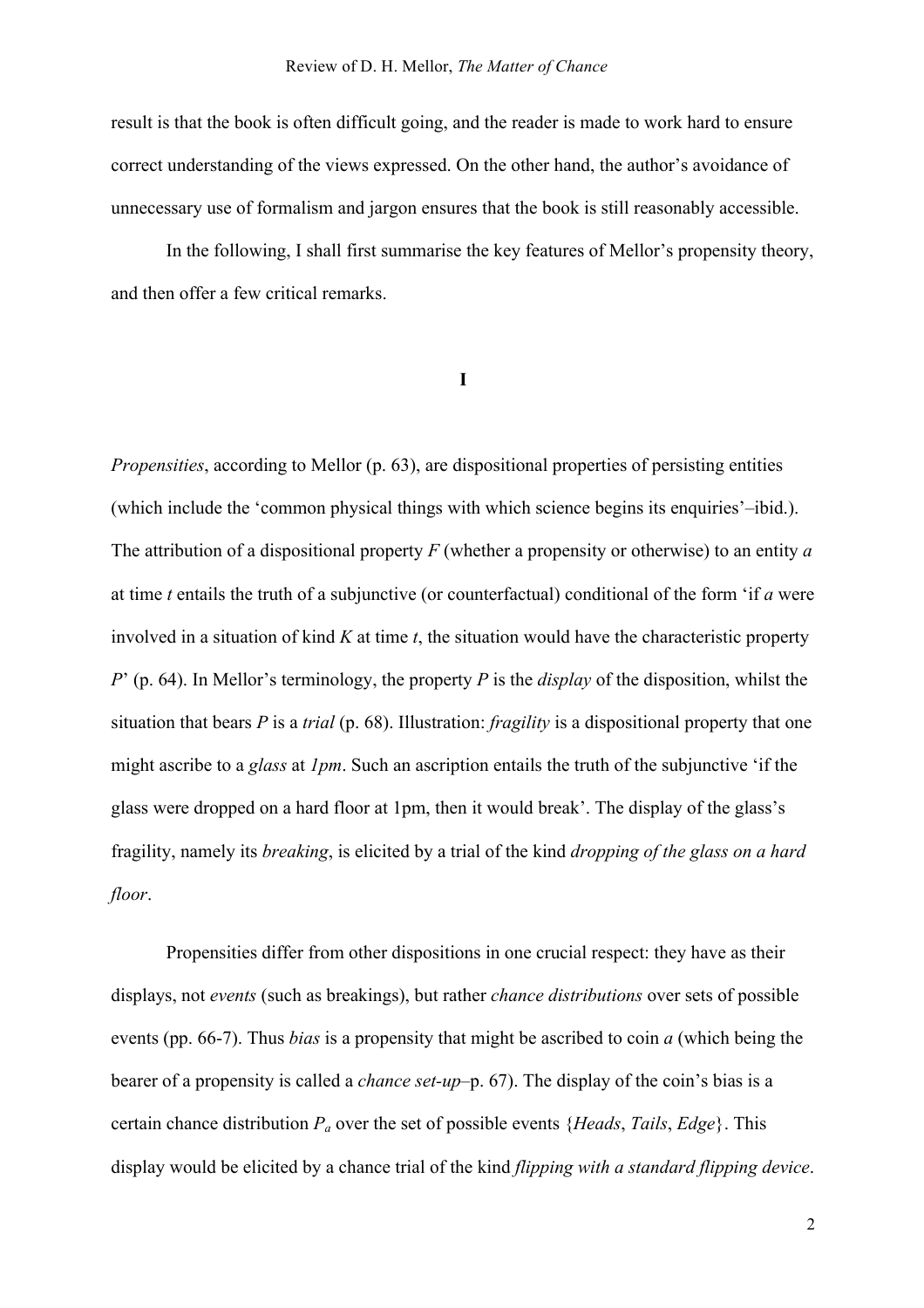### Luke Glynn

An obvious question arises as to why we should regard some dispositional properties to be displayed in *events*, whilst others (propensities) are displayed in *chance distributions over events*. Mellor's response: '[p]hysical dispositions of objects […] are invariable in their display' (p. 65). By this he means that any object failing to display a disposition in a situation or trial of the appropriate kind is thereby shown not to have the disposition at that time (pp. 64-5). Thus: '[a] glass that does not break when [suitably] dropped is at that time not fragile' (p. 68). But, by the very nature of chance set-ups, trials upon them have variable results (ibid.). Dispositional properties of chance set-ups cannot therefore be displayed in these results, but must instead be displayed in the chance distributions over the various possible results, which *are* invariable (given an appropriate kind of trial).

Dispositional property ascriptions (including propensity ascriptions) can be genuinely explanatory provided that they can be made on grounds other than the display that they are intended to explain (the 'dormative virtue' explanation of a drug's soporific effect is problematic to the extent that we are ignorant of such alternative grounds–p. 65). Thus the scientifically respectable, explanatory, dispositions are those that can be ascribed on the basis of their nomic connections with other scientifically respectable properties of an object (pp. 65-6, 104-5). For example, a glass's shattering can be explained in terms of its fragility because the latter is lawfully connected to such further properties as molecular structure.

That scientifically respectable dispositions are ascribable on grounds other than their displays is a corollary of a principle that Mellor calls 'connectivity', which he claims (plausibly enough) to govern the scientific characterisation of physical systems. According to this principle, two physical systems cannot differ in a single property only (p. 115). The principle is *regulative* rather than *empirical* (pp. 118-9, 174): a scientific characterisation that was incompatible with it would simply be rejected as inadequate. Connectivity thus implies that any scientifically respectable property of a physical system supervenes upon its other such properties.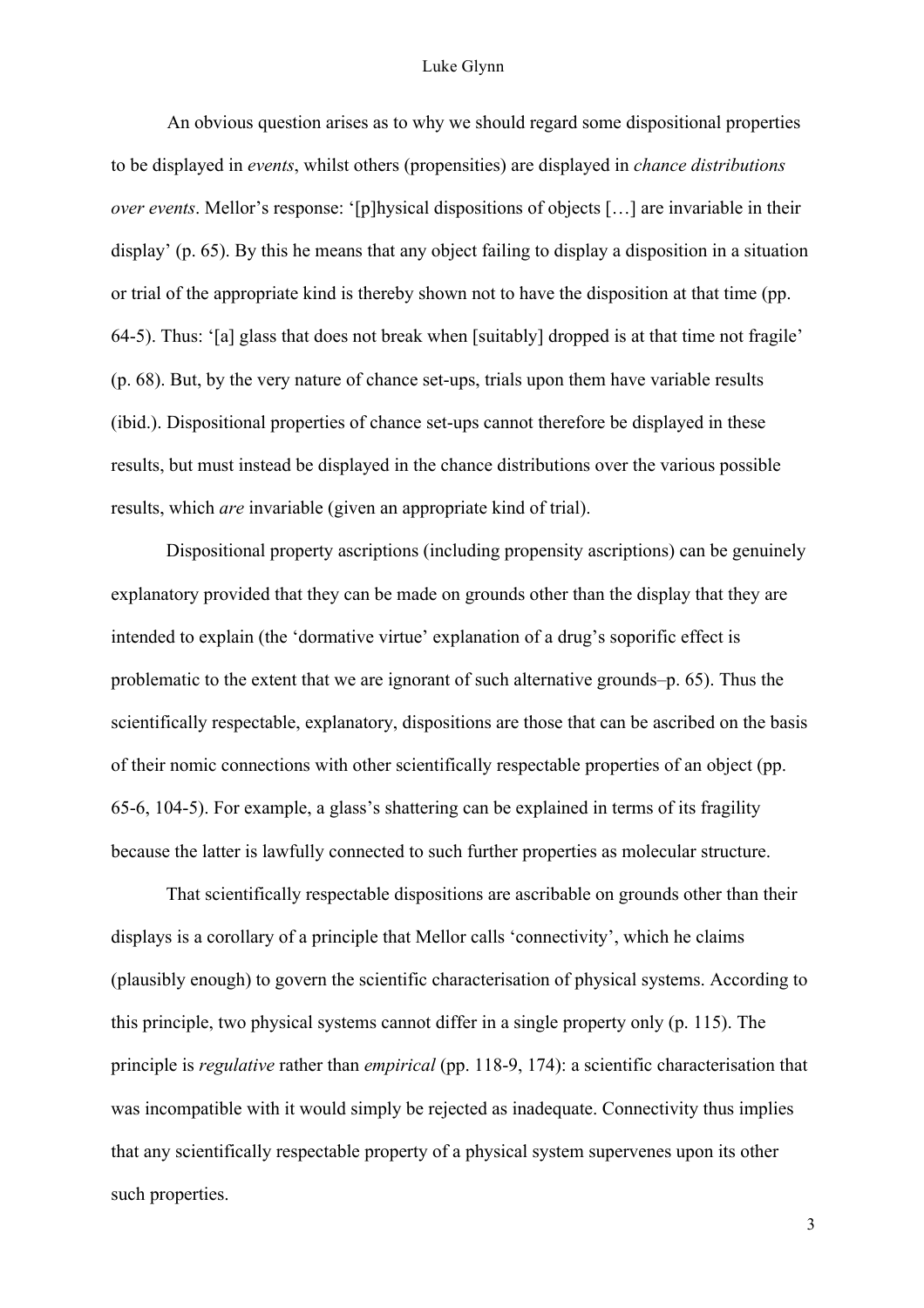Since Mellor claims that propensities are respectable scientific properties, he holds them to be subject to connectivity (pp. 120-1). He shows how this allows us to pin down certain chance distributions that display them. As an example, he considers the bias of a coin (pp. 122-7). *Bias*, being a respectable propensity, is nomically connected to other properties of a coin, such as its centre of gravity, and its magnetisation. Thus suppose we have a physical system, coin *a*, to be flipped by a standard flipping device. For simplicity suppose that *Heads*  and *Tails* are the only possible results of this trial (there is no chance of *Edge*). The bias of the coin is thus displayed in the chance distribution  $P_a = \langle p_a (Heads), p_a (Tails) \rangle$ . Now suppose that I write 'T' in chalk on the heads side and 'H' on the tails side of the coin. And let us suppose that such superficial markings are not connected to bias. Call the resulting physical system '*b*' (obviously *a* and *b* are not *distinct*–but this does not prevent the application of connectivity). Let *H* be the proposition that *b* lands H side up, and let the bias of *b* be displayed in the chance distribution  $P_b = \langle p_b(H), p_b(T) \rangle$  to which a standard flip gives rise. Finally, suppose that every true proposition ascribing a property connected to bias to the heads side of *a* is true also of the H side of *b* (and there are no more true propositions ascribing properties connected to bias to the H side of *b*). Likewise for the tails side of *a* and the T side of *b*. Then connectivity implies that  $p_a(Heads) = p_b(H)$  (and  $p_a(Tails) = p_b(T)$ ). But note that the H side of *b just is* the tails side of *a*. Consequently, we get the result that  $p_a(Heads) = p_a(Tails) = \frac{1}{2}$ . Connectivity thus implies that a symmetric bias (as measured by the chance distribution to which it gives rise) follows from symmetry in all respects connected to bias.

Having shown how connectivity acts as a substantive constraint upon propensities, Mellor turns to his final two tasks which are, first, to argue that propensities may be displayed even in worlds with deterministic microdynamics (pp. 151-7) and, second, to show that his propensity view is compatible with Humeanism (pp. 157-74). I shall discuss the second of these arguments in greater detail below.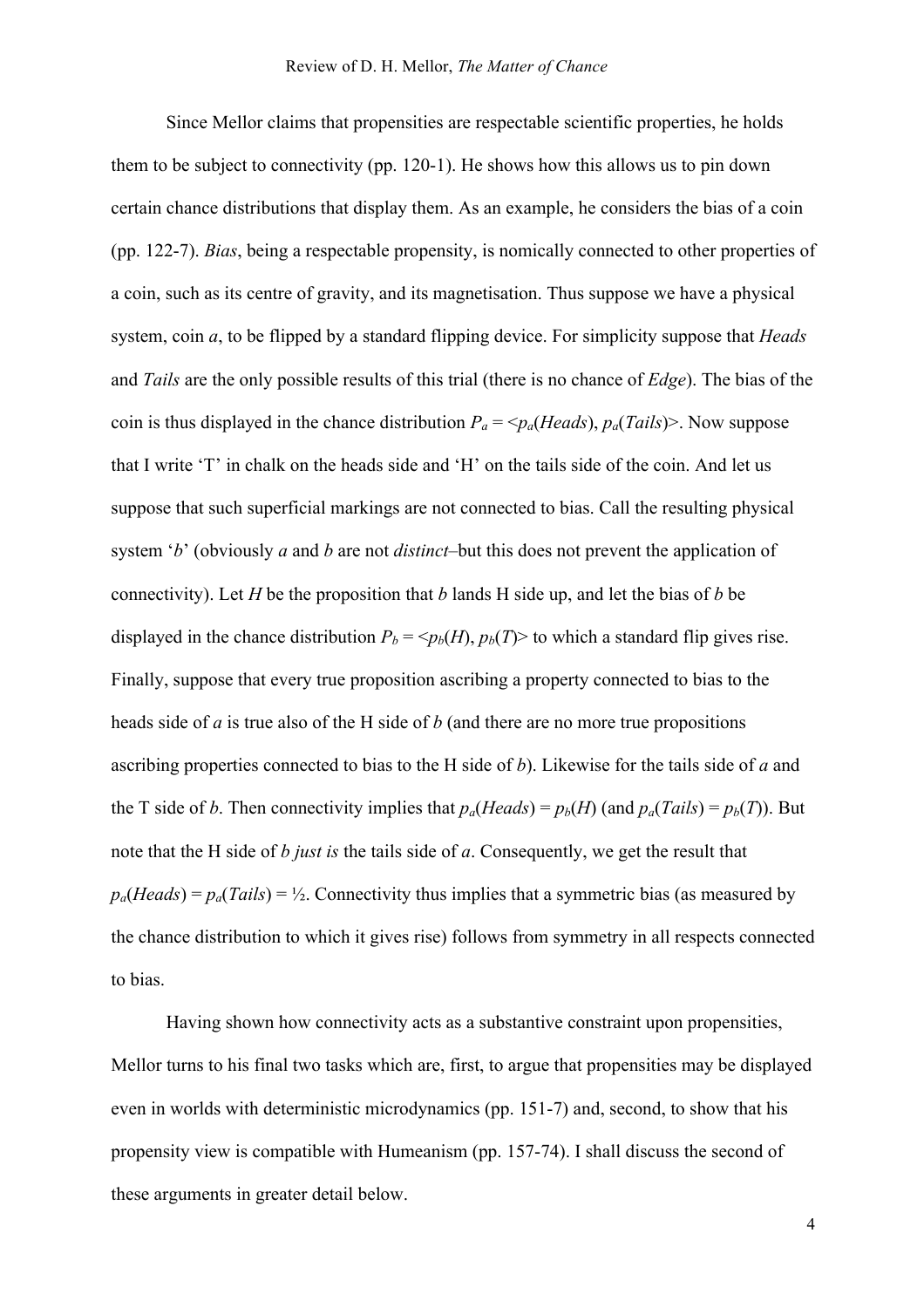**II**

Some critical remarks. The first concerns Mellor's claim that dispositions are invariable in their display. It is not clear what justifies this claim. Certainly Mellor does not marshal linguistic evidence concerning everyday ascriptions of dispositional properties in support of it. Indeed, at one point (p. 65) he seems to suggest that it is merely to be taken stipulatively. But to take it as such is problematic because invariability is Mellor's only reason for distinguishing propensities from deterministic dispositions. This distinction is critical to Mellor's account, for his central idea is that propensities explain the chance distributions that are their displays in a manner exactly analogous to that in which deterministic dispositions explain the events (e.g. the breakings, dissolvings, and fallings-asleep) that are *their* displays. Just as the glass's fragility explains its breaking when dropped, so the coin's bias explains its chance ½ of landing heads when flipped.

But if there is no good reason for supposing invariability, then we can't be sure that this is the correct analogy. Indeed, I would say that it is fairly clearly *incorrect*. For note that *all* dispositions, whether deterministic or not, give rise to (possibly trivial) chance distributions over the possible results of the trials that elicit their displays. It seems to me, therefore, that the explanatory relationship between the fragility of the glass and the *trivial* chance distribution to which (we might suppose) a dropping of the bottle would give rise is the proper model for that between the bias of a coin and the *non-trivial* chance distribution that a flipping of it would yield.

If this is correct, then the substantial effort that Mellor invests throughout the book to make compelling the thesis that deterministic dispositions can be genuinely explanatory of their results is of little help in demonstrating that propensities are explanatory of chance distributions. Nor is it at all obvious how such a demonstration would go.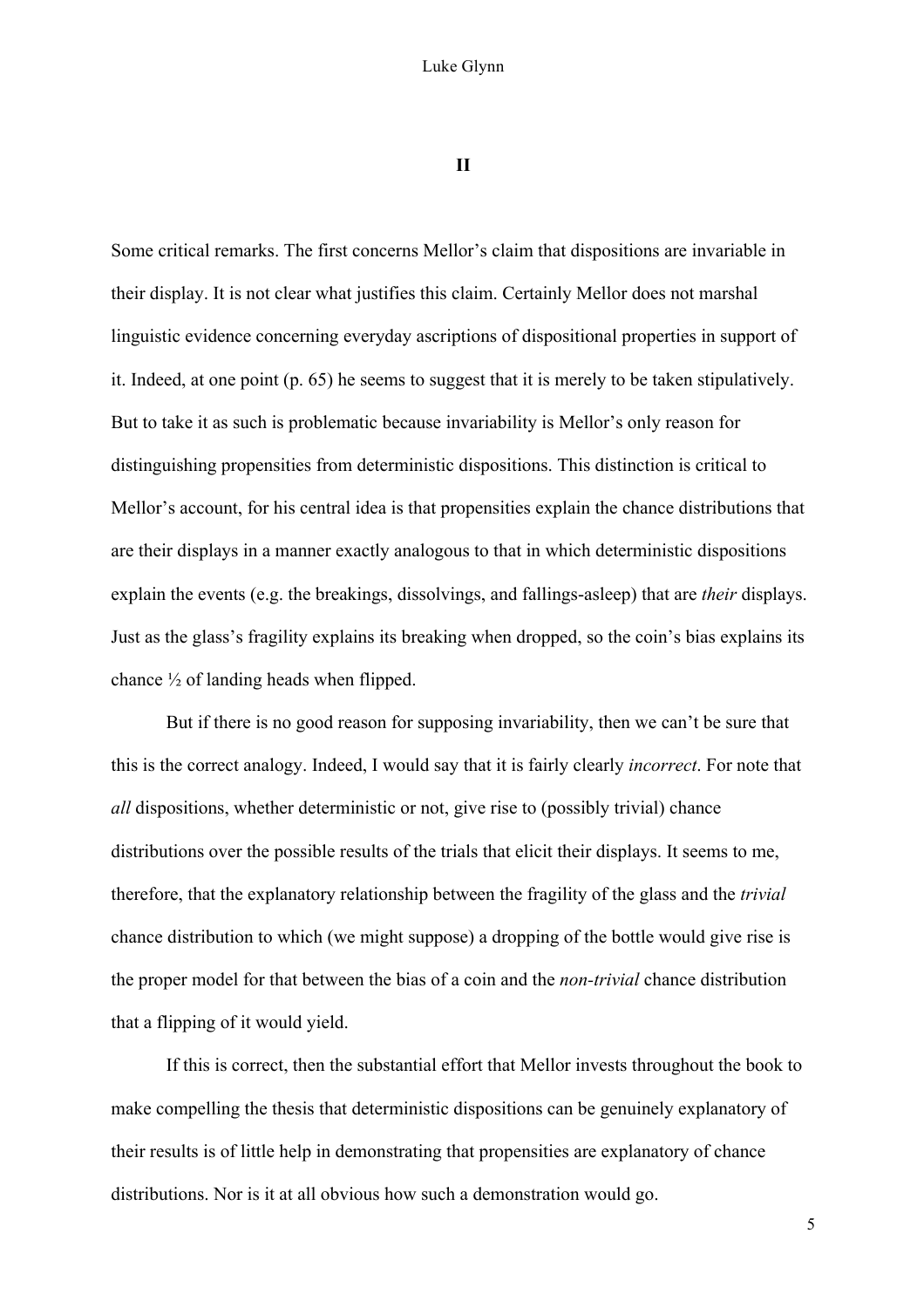### Review of D. H. Mellor, *The Matter of Chance*

A second critical observation is that, insofar as Mellor's appeal to dispositions really provides us with a deep metaphysical account of chance, that account just seems to be false. It has been seen that Mellor sketches a (somewhat misleading) picture of the relationship of chance distributions to dispositional properties called *propensities*. But one might wonder whether he has thereby provided an account of what a chance distribution *is*. Certainly he does not intend to *reduce* chances to dispositions. He is quite clear that the two are distinct (p. 71)–the propensity is the disposition, the chance distribution its display. In general the things that display dispositions cannot plausibly be reductively analysed in terms of the dispositions themselves–the notion of an *event* is not plausibly analysed in terms of deterministic dispositional properties of objects. And, although an analysis of dispositions in terms of their displays may well be plausible, it is not available to someone who like Mellor aims to give an illuminating account of chance as the display of a dispositional property.

So Mellor hasn't given a reductive analysis of chance. Nor, it appears, has he sketched a theoretical *constraint* upon chance in terms of disposition. It seems that Mellor (anticipating Lewis [1980]), takes a fully adequate implicit definition of chance to be that in terms of its role in guiding reasonable partial belief (e.g. pp. 2-3, 52). The further claim that '[k]nowledge of [...] propensity on the present theory is what in suitable circumstances makes reasonable the having of some particular partial belief' (p. 2; see also p. xii) seems, if anything, to have the status of an *a posteriori* identification of propensity as that which plays the chance-role.

On the face of it, this in itself seems puzzling. For, on the one hand, Mellor distinguishes chance from propensity but, on the other, propensity is taken to be the player of the chance-role in guiding reasonable credence. So perhaps we have here at last a substantive metaphysical thesis–Mellor proposes neither a *reduction* of chance nor sketches a *constraint*  upon it, but rather recommends a metaphysical *elimination*. Thus: '[t]he bias of the coin replaces the chance distribution as the feature of the world which warrants some partial beliefs rather than others in events that are outcomes of the toss' (p. 70). Mellor later says of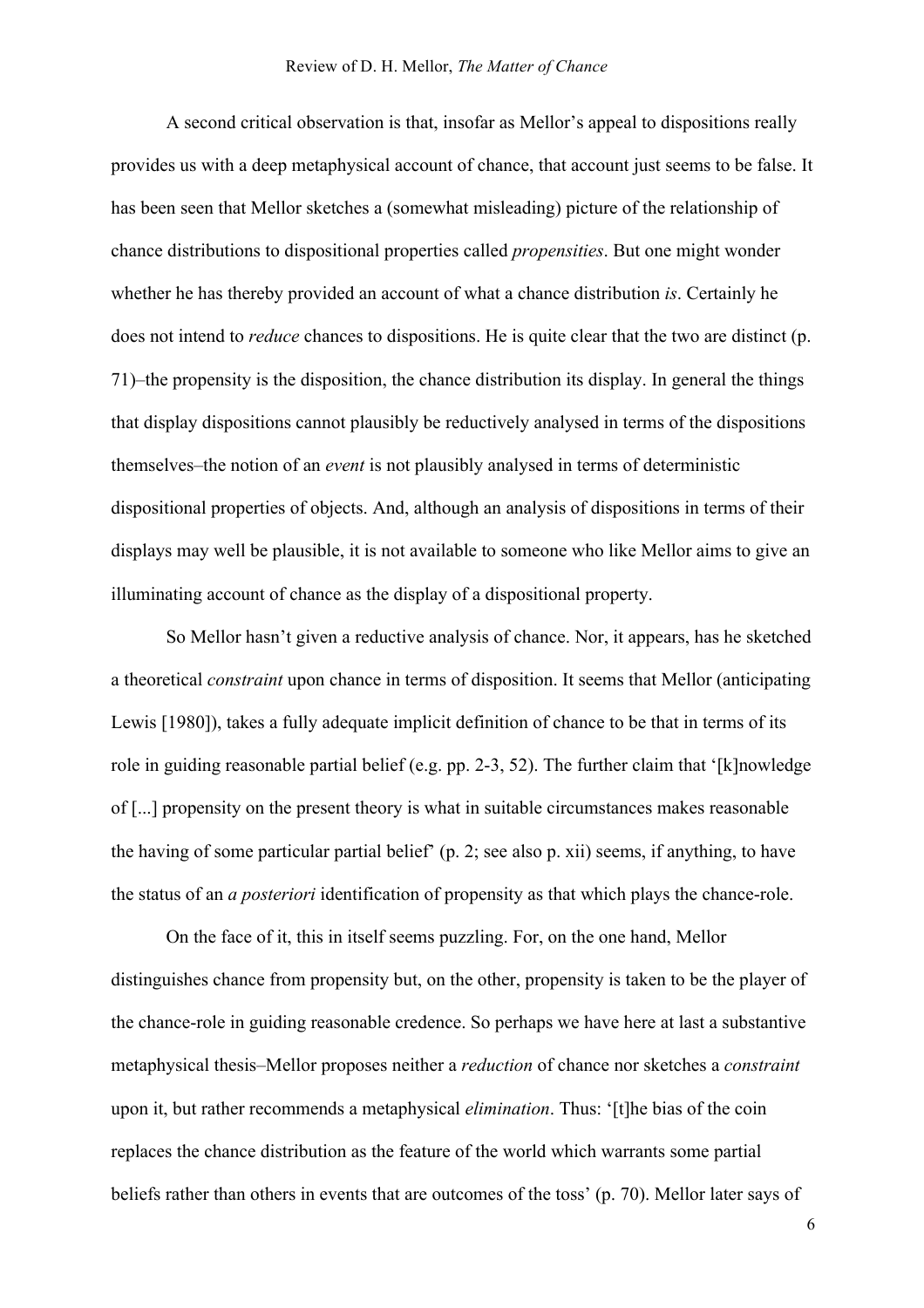### Luke Glynn

the distinction between chance and propensity that it 'must be drawn if only to propose a change of usage that might make it redundant' (pp. 81-2), and has earlier said that propensity 'may in due course displace chance distribution as the primitive objective concept' (p. 62). The chance distribution, which is taken to be the display of the propensity, is merely 'the measure of [...] reasonable partial belief' (p. 2), and Mellor speaks of his intention as having been to 'identify chance with warranted partial belief' (p. 72).

If this interpretation is correct, then Mellor does after all furnish a deep metaphysical account of chance–or rather he makes a deep metaphysical claim about it (namely that it drops out of the ontology altogether, replaced by propensity which is a rather different sort of thing). The trouble is that, if this is the metaphysical thesis he indeed intends, then I think it is an incorrect thesis. If we must take only one of propensity and chance as the primitive objective concept, there are much better reasons to choose the latter.

This is not the place to attempt a full defence of that claim. I wish merely to point out that, concerning Mellor's 'demonstrations' of the two principal virtues he claims for his propensity theory–first, that it allows the derivation of classical probabilities (such as the chance ½ of a symmetric coin landing heads when tossed) without appeal to ignorance or insufficient reason and, second, that it explains how objective features of the world can constrain reasonable partial belief–neither makes essential appeal to *propensities* and, moreover, his demonstration of the second *does* make essential reference to *frequencies*. Far from showing that chance is eliminable in favour of propensity, Mellor's arguments only serves to lend plausibility to a (sophisticated) frequentist analysis of the former.

With regard to Mellor's derivation of classical chance distributions, nothing in it really turns upon such distributions being displays of respectable dispositional properties. Of course his claim that they are allows him to bring to bear the plausible principle of connectivity to constrain these distributions by constraining the corresponding propensities. But someone rejecting this claim can ensure that the chance distributions are similarly constrained just so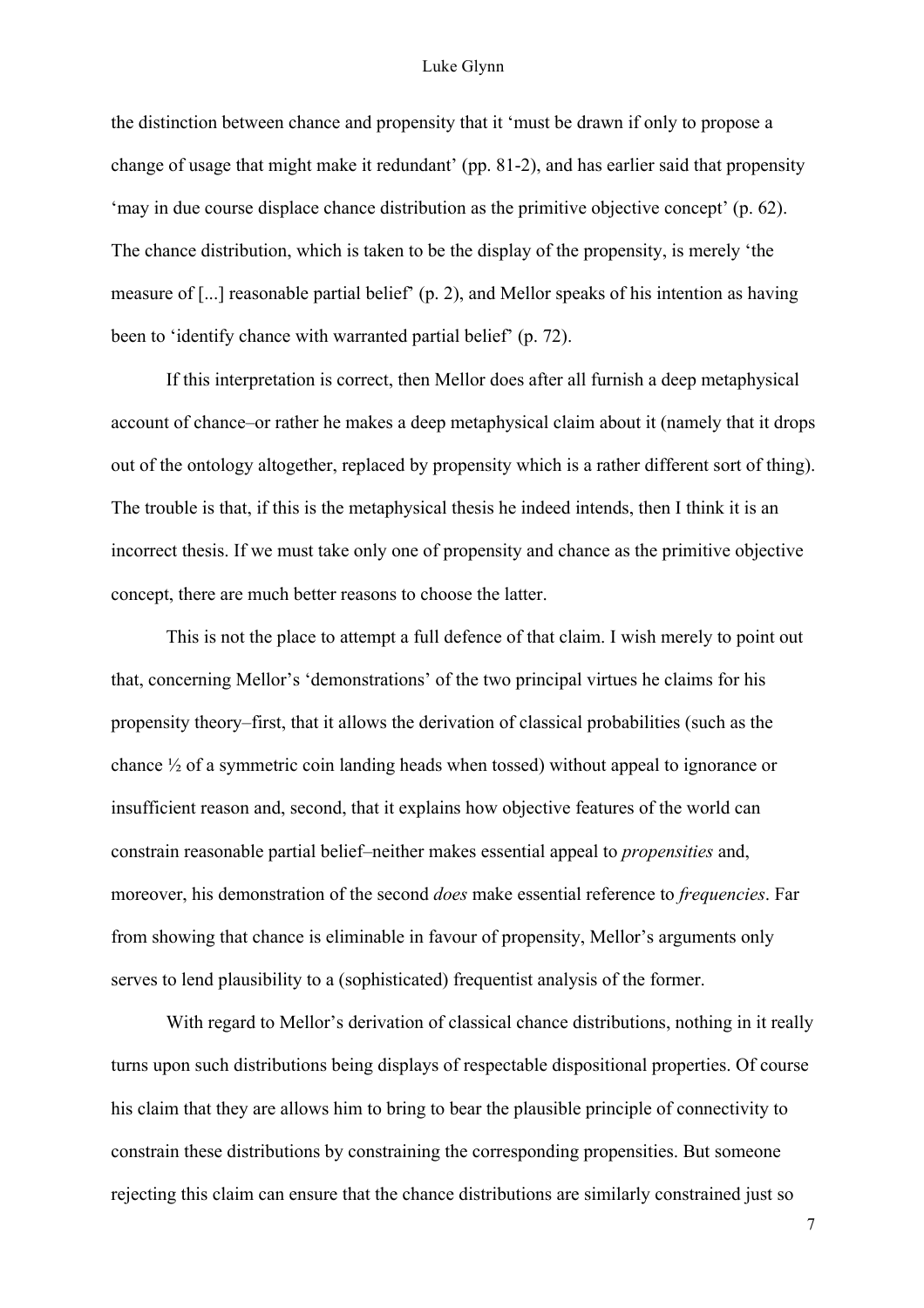long as she subscribes to the supervenience of the chance on the non-chance properties of a physical system. And, irrespective of whether chances are grounded in propensities, such supervenience is highly plausible and indeed will be entailed by, for example, a sophisticated frequentism (such as Lewis's ([1994]) Best System Analysis). The appeal to propensities is quite superfluous.

Now consider Mellor's claim that his theory accounts for the constraint of reasonable partial belief by objective features of the world. According to Mellor, it is in virtue of the truth of a probabilistic law that it is uniquely reasonable to have degree of belief *p* in an appropriate trial on a chance set-up of kind *A* resulting in an outcome of kind *B* (p. 164). His argument that this is so appeals to the fact that a gambler who is constrained to aim at avoiding a loss rather than making a profit and who repeatedly bets on *A*s being accompanied by *B*s (on appropriate trials) will, with arbitrarily high chance, be arbitrarily close to breaking even after a sufficient number of bets, provided that she chooses a coherent betting quotient equal to the probability *p* (pp. 160-5). Now there are several worries about Mellor's argument, not least concerning the reference to the 'arbitrarily high chance' of breaking even. But the important point to press is that it is *entirely* unclear that the gambler can expect to break even by adopting such a strategy unless the probabilistic law in question is made true by facts about the frequency with which *B*s accompany *A*s (or perhaps by some sort of non-Humean 'partial compulsion', resort to which Mellor is keen to avoid, pp. 157-8).

Indeed, a frequentist conception of probabilistic law seems to be the one that Mellor is relying upon. For, although he insists that probabilistic laws are not *merely* assertions of frequent conjunctions (p. 160), his point seems only to be that an adequate Humeanfrequentist account of laws must discriminate genuine probabilistic laws (which support subjunctive conditionals) from *mere* frequencies that are not genuine laws (and do not support subjunctives) (pp. 164, 171-2). Such a Humean-frequentist view would accommodate Mellor's discrimination between those (connected) properties of a chance set-up that are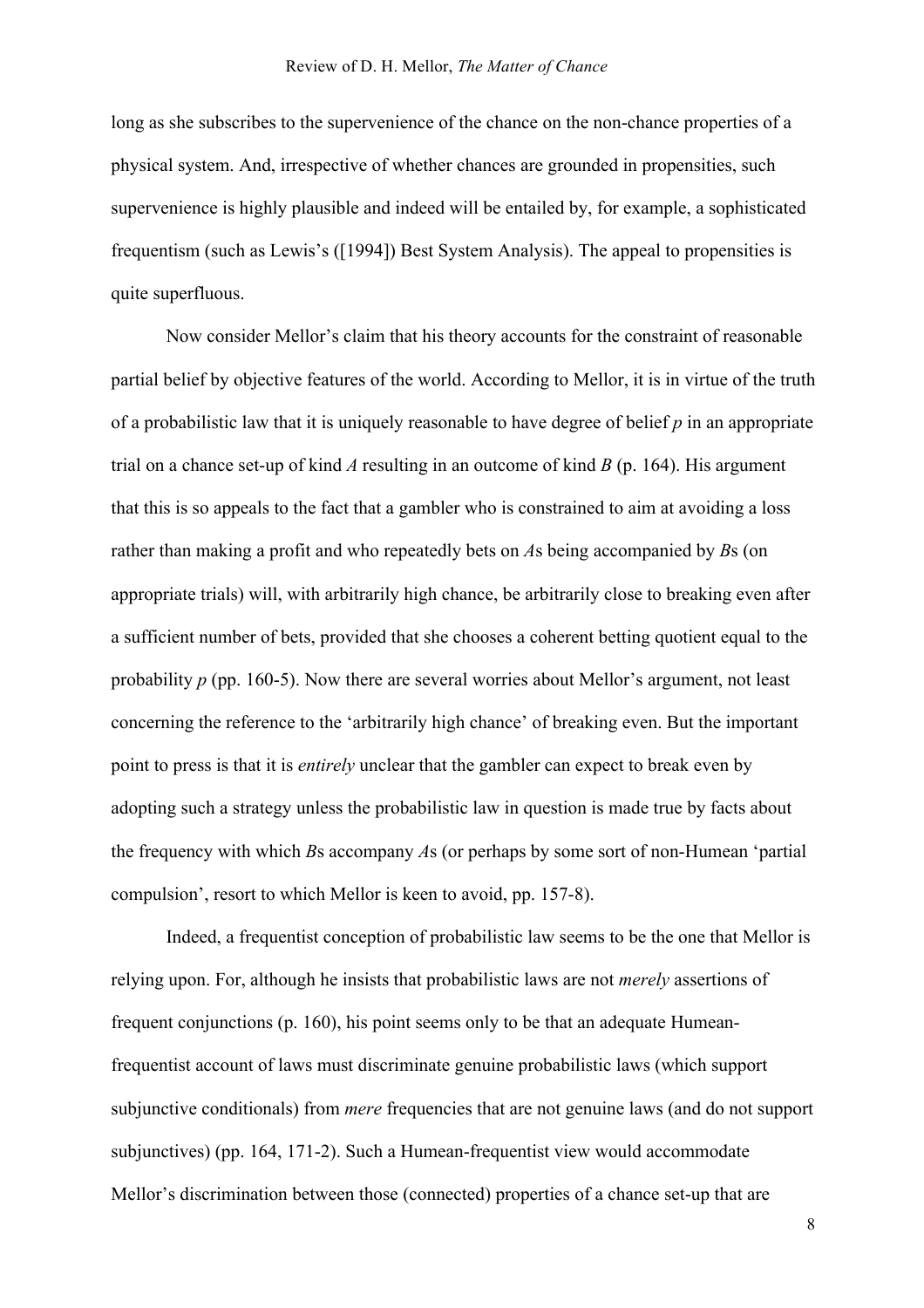### Luke Glynn

relevant to determining the chance distribution resulting from a trial upon it from those properties that are not. This may be behind Mellor's admission that his account can be reconciled with a sophisticated frequentism (p. 2).

I have suggested that it is only by virtue of a probabilistic law's being made true by frequency facts that a probability distribution it entails can constrain reasonable partial belief (see Lewis [1994]). I have also said that Mellor does indeed appear to rely upon a frequentist conception of probabilistic law. Indeed, the sort of probabilistic law that Mellor seems to have in mind is one that gives, as a function of the connected properties of a chance set-up, the chance distribution that displays its propensity (pp. 172-3). For example, Mellor supposes we might know (within limits of imprecision and holding other connected properties fixed) that there is a certain quantitative relationship between the centre of gravity of a coin and its chance of heads on a standard flip (p. 126). But, on this conception, the probabilistic laws relate the connected properties to the chance distributions directly, making redundant an appeal to propensity as a 'primitive objective concept'.

So it seems to be facts about frequencies rather than propensities that do the real work in making probabilistic laws true and constraining reasonable partial belief, the latter of which roles Mellor himself takes to be definitive of chance. It therefore seems misguided of him to seek an account of chance in terms of propensity, let alone an elimination of the former in favour of the latter.

Although I have raised objections to Mellor's use of the notion of propensity to explicate that of chance, the book still contains much of interest. In particular, Mellor provides as compelling a case as any that has been advanced for the scientific respectability of dispositional properties, and in particular for their ability to figure in genuinely illuminating explanations (of the events which are their results even if not of the chance distributions to which they give rise). And, although I have been unable to discuss them here, Mellor's discussions of the nature of partial belief (Chapters 1-2), of imprecision and inexactness